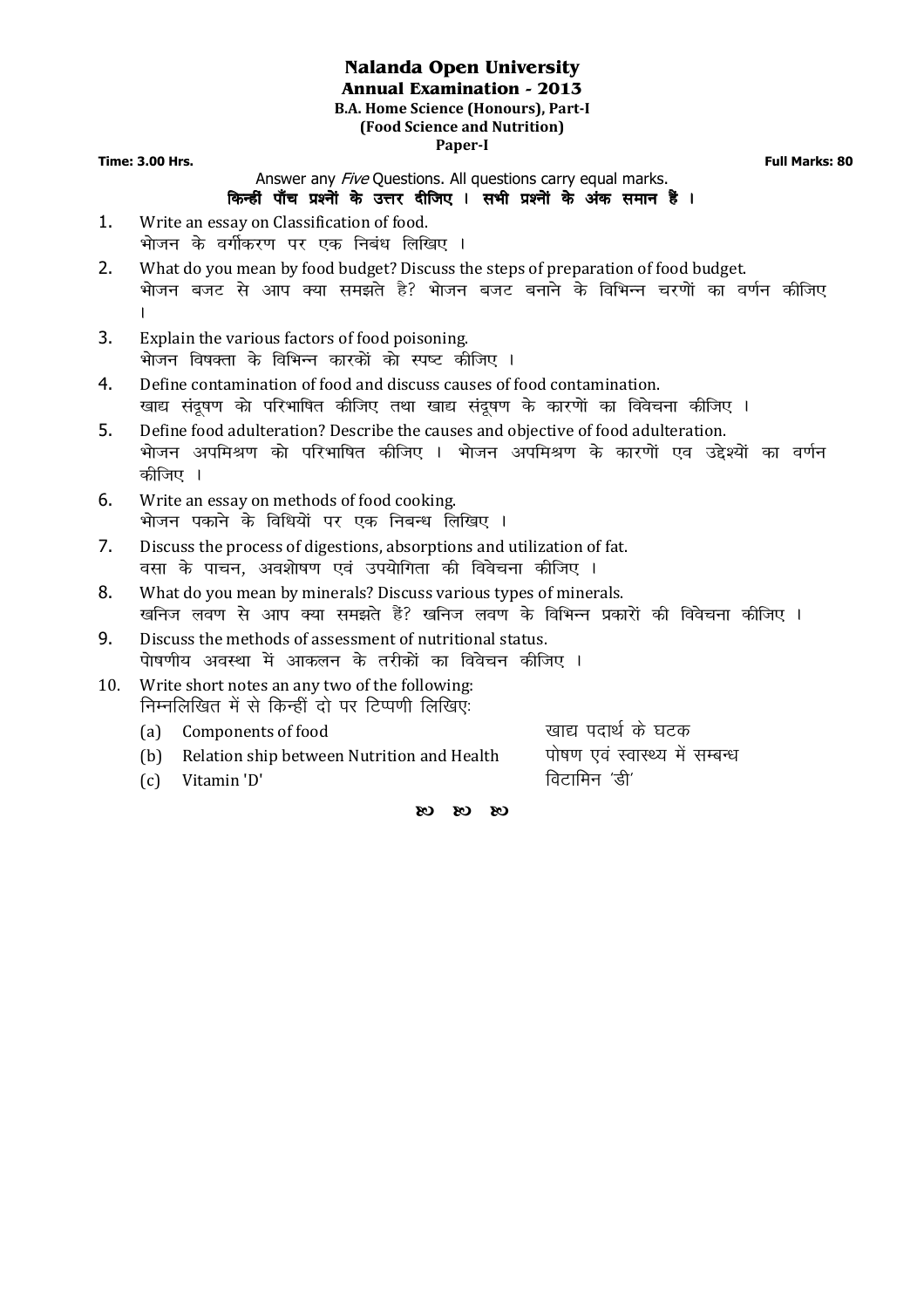## **Nalanda Open University Annual Examination - 2013 B.A. Home Science (Honours), Part-I Paper-II (Human Development)**

**Time: 3.00 Hrs. Full Marks: 80**

Answer any *Five* Questions. All questions carry equal marks. किन्हीं पाँच प्रश्नों के उत्तर दीजिए । सभी प्रश्नों के अंक समान हैं ।

- 1. Discuss the different stages of Labour? गर्भ की विभिन्न अवस्थाओं की विवेचना कीजिए ।
- 2. Write an essay on care of mother during puer perium. प्रसोपरान्त माता की देख भाल पर एक निबन्ध लिखिए ।
- 3. Why supplementary food is essential to child? Discuss. बच्चों को पूरक आहार आवश्यक क्यों है?
- 4. Stating the concept of child development, discuss the importance of its study. बाल विकास की अवधारणा का परिचय देते हुए इसके अध्ययन के महत्त्व की विवेचना कीजिए ।
- 5. Discuss principles of development. विकास के नियमों की विवेचना कीजिए ।
- 6. Discuss the intellectual and personality development during School age. स्कूल अवस्था में बौद्धिक एवं व्यक्तिगत विकास की विवेचना कीजिए ।
- 7. Describe the Language development in child during 3 to 6 years. 3 से 6 वर्ष की उम्र के बच्चों मे भाषायी विकास की वर्णन कीजिए ।
- 8. Write an essay on the importance of Play. खेल के महत्त्व पर एक निबन्ध लिखिये ।
- 9. What do you understand by emotions? How emotional development occurs in infant. संवेग से आप क्या समझते हैं? नवजात शिश में संवेगात्मक विकास किस प्रकार होता है?
- 10. Write notes an any two of the following: निम्नलिखित में से किन्हीं दो पर टिप्पणी लिखिए:
	- (a) Breast feeding and a set of the set of the Breast feeding
	- (b) Motor development for the food for the food for the food for the food for the following for the following  $\beta$
	- (c) Speech defects in child state of the state of the speech defects in child
		- $\alpha$   $\alpha$   $\alpha$

## **: Important Notice :**

## **Practical Counselling cum Examination Programme Group – A : 12039001–120390048**

**Group – B : 12039049 – 120390093, All B.Sc. Students & All Old Students** 

| <b>Practical Counselling Class</b> |              |          | <b>Venue</b> | <b>Practical Examination</b> |       |              |
|------------------------------------|--------------|----------|--------------|------------------------------|-------|--------------|
| Group                              | <b>Time</b>  | Date     |              | Date                         | Group | <b>Time</b>  |
|                                    | $2 - 4$ P.M. | 11.07.13 | 12th Floor,  |                              |       | 8 - 11 A.M   |
|                                    | $4 - 6$ P.M. | &        | Biscomaun    | 13.07.13                     |       | $11 - 2$ P.M |
|                                    |              | 12.07.13 | Tower        |                              |       |              |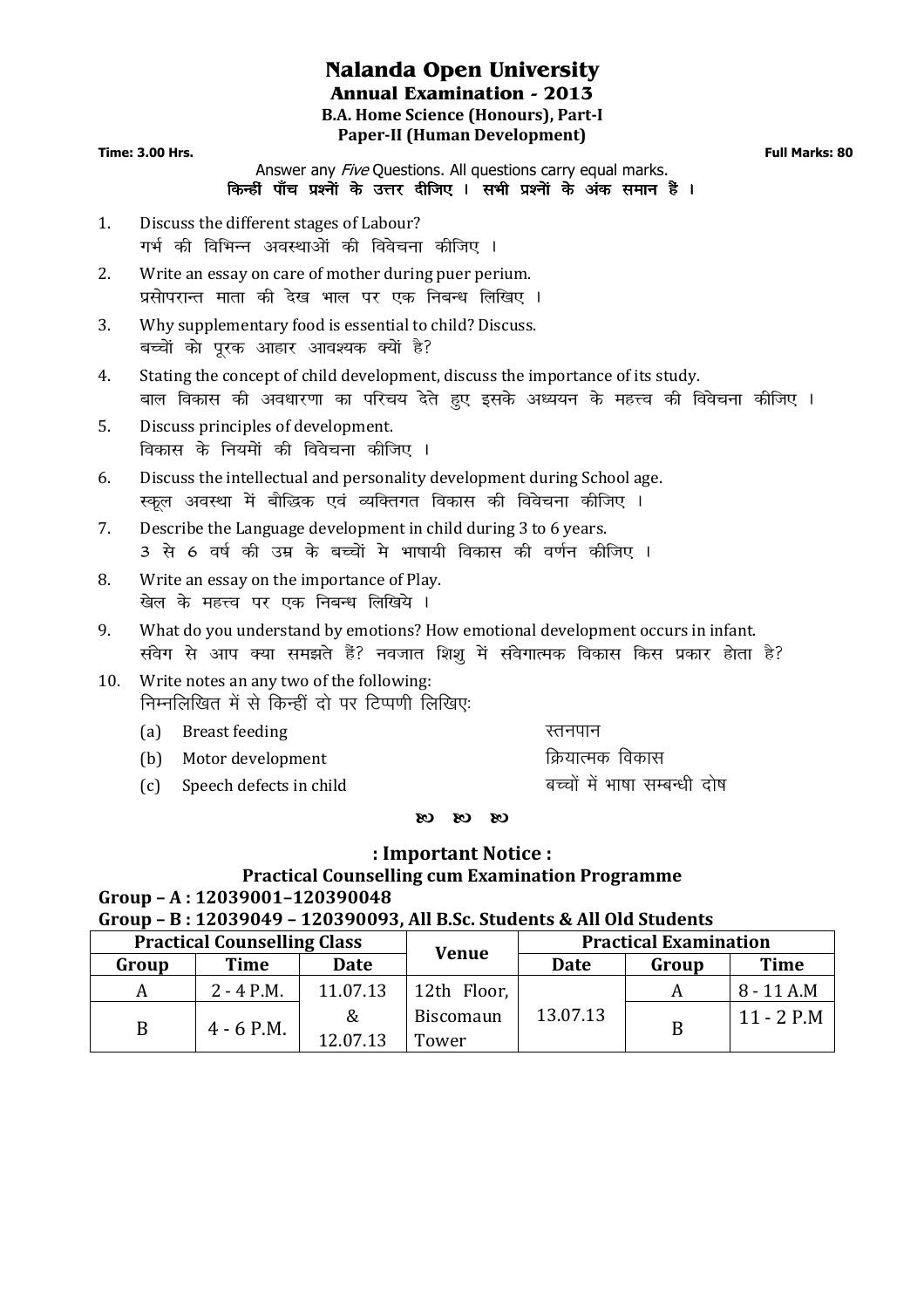# **Nalanda Open University**

**Annual Examination - 2013** 

**B.A. Home Science (Subsidiary), Part-I** 

## **(Food Science & Nutrition)**

## **Paper-I**

**Time: 3.00 Hrs. Full Marks: 80**

Answer any *Five* Questions. All questions carry equal marks. किन्हीं पाँच प्रश्नों के उत्तर दीजिए । सभी प्रश्नों के अंक समान हैं ।

- 1. Discuss the nature and functions of food. भोजन के प्रकति एवं कार्यों की विवेचना कीजिए ।
- 2. What is food budget? Discuss the factors influceing food budgeting. .<br>खाद्य बजट क्या है? खाद्य बजट को प्रभावित करने वाले कारकों की विवेचना कीजिए ।
- 3. Write an essay on importance of food storage. खाद्य संग्रहण के महत्व पर एक निबंध लिखिए ।
- 4. Explain the various factors of food poisoning. भोजन विषक्ता के विभिन्न कारकों का उल्लेख कीजिए ।
- 5. What do you mean by adulteration? Discuss the methods of identification of food adulteration. <u>मिलावट से आप क्या समझते हैं? खाद्य मिलावट के पहचान के तरीकों की विवेचना कीजिए ।</u>
- 6. What are the objectives of cooking? Discuss various methods of cooking. भोजन पकाने के उद्देश्य क्या हैं? भोजन पकाने के विभिन्न विधियों की विवेचना कीजिए ।
- 7. Describe the nutrients essential for human body. मानव शरीर के लिए आवश्यक पोषक तत्वों का वर्णन कीजिए ।
- 8. Discuss the chemical nature and classification of proteins. प्रोटीन की रासायनिक प्रकृति एवं वर्गीकरण की विवेचना कीजिए ।
- 9. Discuss the meal planning of lactating women. स्तानपान कराने वाली महिलाओं के आहार नियोजन की विवेचना कीजिए ।
- 10. Write notes an any two of the following: निम्नलिखित में से किन्हीं दो पर टिप्पणी लिखिए:
	- (a) Vitamin B for the set of the fourth of the fourth of the fourth of the fourth of the fourth of the fourth o (b) Anemia , which is a set of the set of the set of the set of the set of the set of the set of the set of th (c) Carbohydrates and the control of the carbohydrates

 $O(3 \times 10^5)$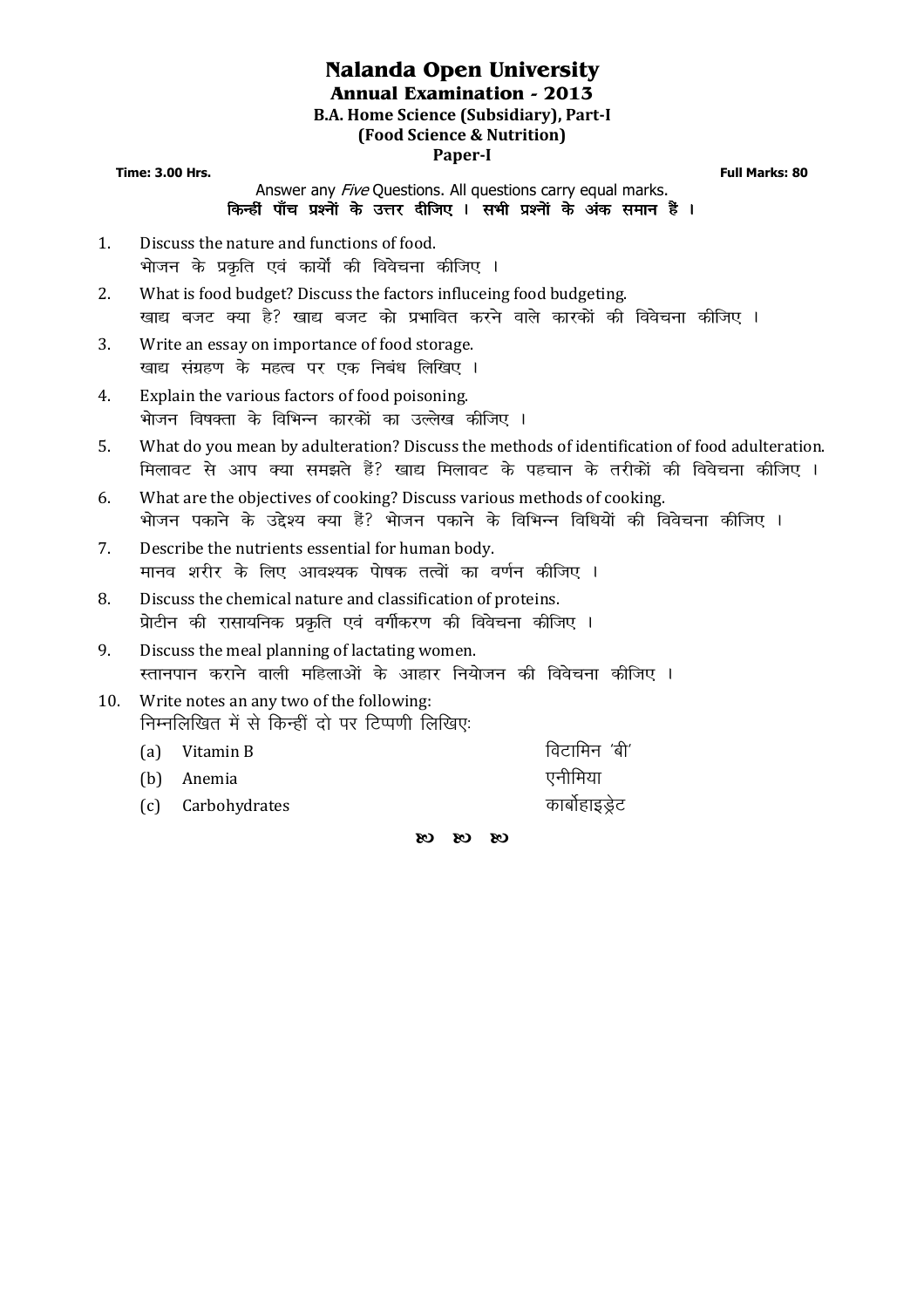## **Nalanda Open University Annual Examination - 2013 B.A/B.Sc. Home Science (Honours), Part-II, Paper-III ((Dietetics)**

#### **Time: 3.00 Hrs. Full Marks: 80**

Answer any *Five* Ouestions. All questions carry equal marks.

#### किन्हीं पाँच प्रश्नों के उत्तर लिखिए । सभी प्रश्नों के अंक समान हैं ।

- 1. Define therapeutic diet and discuss its objectives and importance. उपचारात्मक पेाषण को परिभाषित कीजिए तथा इसके उद्देश्य एवं महत्व की विवेचना कीजिए ।
- 2. Define Soft, Liquid and Light Diet and discuss their specific feautres. नरम, तरल एवं सौम्य आहार को परिभाषित कीजिए तथा इनकी विशिष्ट विशेषताओं की विवेचना कीजिए A
- 3. Write an essay on term approach to health care. रवास्थ्य देखभाल के सामूहिक उपागम पर एक निबंध लिखिए ।
- 4. Discuss the etiological factors, symptoms and types of dyspepsia. मंदाग्नि के कारण, लक्षणें एवं प्रकार की विवेचना कीजिए ।
- 5. Describe causes and types of diarrhoea. अतिसार के कारणों एवं प्रकारों का वर्णन कीजिए ।
- 6. Discuss types and factors of hypertension. उच्च रक्त चाप के प्रकार एवं कारकों की विवेचना कीजिए ।
- 7. What is food allergy? Discuss its symptoms and types. खाद्य एलर्जी क्या है? इसके प्रकार एवं लक्षणों की विवेचना कीजिए ।
- 8. Discuss the symptoms of heart disease and suggest food composition for patients of heart disease. हदय रोग के लक्षणों की विवेचना कीजिए तथा हदय रोगी के लिए आहार व्यवस्था का सझाव दीजिए
- $\mathbf{L}$ 9. Write a descriptive note on actuate pancreatities. तीव्र पैक्रियाटाइटिस पर एक विवरणात्मक निबंध लिखिए ।
- 10. Discuss the etiological factors and symptoms of under weight. अल्पभार के कारण एवं लक्षणों की विवेचना कीजिए ।

#### $O(3 \times 10^{-10})$

#### *Examination Programme, 2013* **Bachelor of Arts & Science Home Science (Honours), Part–II**

| Bachelor of Arts & Science Home Science (Honours), Fart-H |                             |                 |                                   |  |  |  |
|-----------------------------------------------------------|-----------------------------|-----------------|-----------------------------------|--|--|--|
| Date                                                      | Paper                       | Time            | <b>Name of Examination Centre</b> |  |  |  |
| 03/06/2013                                                | <b>HONOURS PAPER - III</b>  | 3.30 to 6.30 pm | Nalanda Open University, Patna    |  |  |  |
| 05/06/2013                                                | <b>HONOURS PAPER - IV</b>   | 3.30 to 6.30 pm | Nalanda Open University, Patna    |  |  |  |
| 07/06/2013                                                | $(SUB.)$ (Botany -II)       | 8 to 11 am      | Nalanda Open University, Patna    |  |  |  |
| 07/06/2013                                                | (SUB.) (Economics - II)     | 8 to 11 am      | Nalanda Open University, Patna    |  |  |  |
| 08/06/2013                                                | $(SUB.)$ (Math -II)         | 8 to 11 am      | Nalanda Open University, Patna    |  |  |  |
| 08/06/2013                                                | $(SUB.)$ (Hindi-II)         | 8 to 11 am      | Nalanda Open University, Patna    |  |  |  |
| 10/06/2013                                                | $SUB.)$ (Chemistry - $II$ ) | 8 to 11 am      | Nalanda Open University, Patna    |  |  |  |
| 10/06/2013                                                | $(SUB.)$ (Tourism -II)      | 8 to 11 am      | Nalanda Open University, Patna    |  |  |  |
| 11/06/2013                                                | (SUB.) (Geograpgy -II)      | 8 to 11 am      | Nalanda Open University, Patna    |  |  |  |
| 12/06/2013                                                | $(SUB.)$ (Physics-II)       | 8 to 11 am      | Nalanda Open University, Patna    |  |  |  |
| 12/06/2013                                                | $(SUB.)$ (Sociology -II)    | 3.30 to 6.30 pm | Nalanda Open University, Patna    |  |  |  |
| 13/06/2013                                                | $(SUB.) (Zoology - II)$     | 8 to 11 am      | Nalanda Open University, Patna    |  |  |  |
| 13/06/2013                                                | $(SUB.)$ (Psychology - II)  | 8 to 11 am      | Nalanda Open University, Patna    |  |  |  |
| 14/06/2013                                                | $(SUB.) (Pol.Sci - II)$     | 3.30 to 6.30 pm | Nalanda Open University, Patna    |  |  |  |
| 15/06/2013                                                | (SUB.) (Education-II)       | 8 to 11 am      | Nalanda Open University, Patna    |  |  |  |
| 17/06/2013                                                | (SUB.) (Social Work-II)     | 8 to 11 am      | Nalanda Open University, Patna    |  |  |  |
| 18/06/2013                                                | $(SUB.)$ (History-II)       | 8 to 11 am      | Nalanda Open University, Patna    |  |  |  |
| 19/06/2013                                                | Hindi 100 orUr 50+Hn50      | 3.30 to 6.30 pm | Nalanda Open University, Patna    |  |  |  |

**Bachelor of Arts & Science Home Science (Honours), Part–II (Counselling-cum-Practical Programme)** 

**Group-A : 110390001 - 110390086 Group-B : 110390087 - 110390175 Group-C : 110390176 - 110390257** 

 **110520007 - 110520010** 

|                                      |                                  |                                   |                                                 |                               | <b>All Old Student</b> |                                   |
|--------------------------------------|----------------------------------|-----------------------------------|-------------------------------------------------|-------------------------------|------------------------|-----------------------------------|
| <b>Practical Counselling Classes</b> |                                  |                                   |                                                 | <b>Practical Examinations</b> |                        |                                   |
| <b>Date</b>                          | Paper-III<br>(Time)              | Paper-IV (Time)                   | Venue                                           | Group                         | Date                   | Time & Paper                      |
| 20-06-2013<br>&<br>21.06.2013        | $8 - 10$ A.M.<br>Group - $A & C$ | $10 - 12$ Noon<br>Group - $A & C$ | 12th Floor,<br><b>Biscomaun</b><br><b>Tower</b> | A                             | 22.06.2013             | $8 - 11$ A.M.<br>Paper - III & IV |
| 20-06-2013                           | $12 - 2$ P.M.                    | $2 - 4$ P.M.                      |                                                 |                               | 22.00012               | $H - 2 P.M.$                      |
|                                      |                                  |                                   |                                                 |                               | 22.00.2013             |                                   |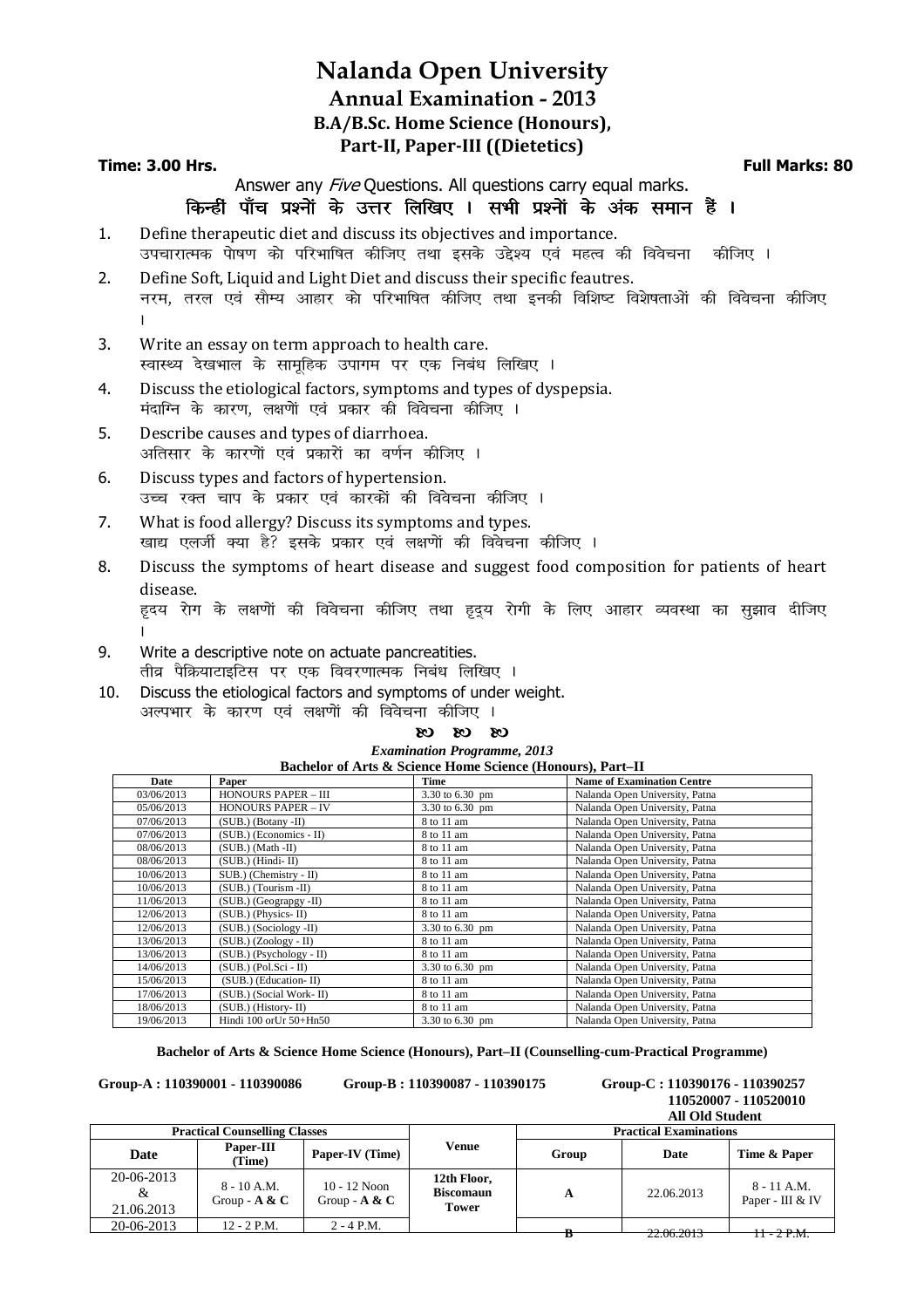|                 |                  |                  |        |            | Paper - III & IV                 |
|-----------------|------------------|------------------|--------|------------|----------------------------------|
| x<br>21.06.2013 | Group - $\bf{B}$ | Group - <b>B</b> | $\sim$ | 22.06.2013 | $2 - 4$ P.M.<br>Paper - III & IV |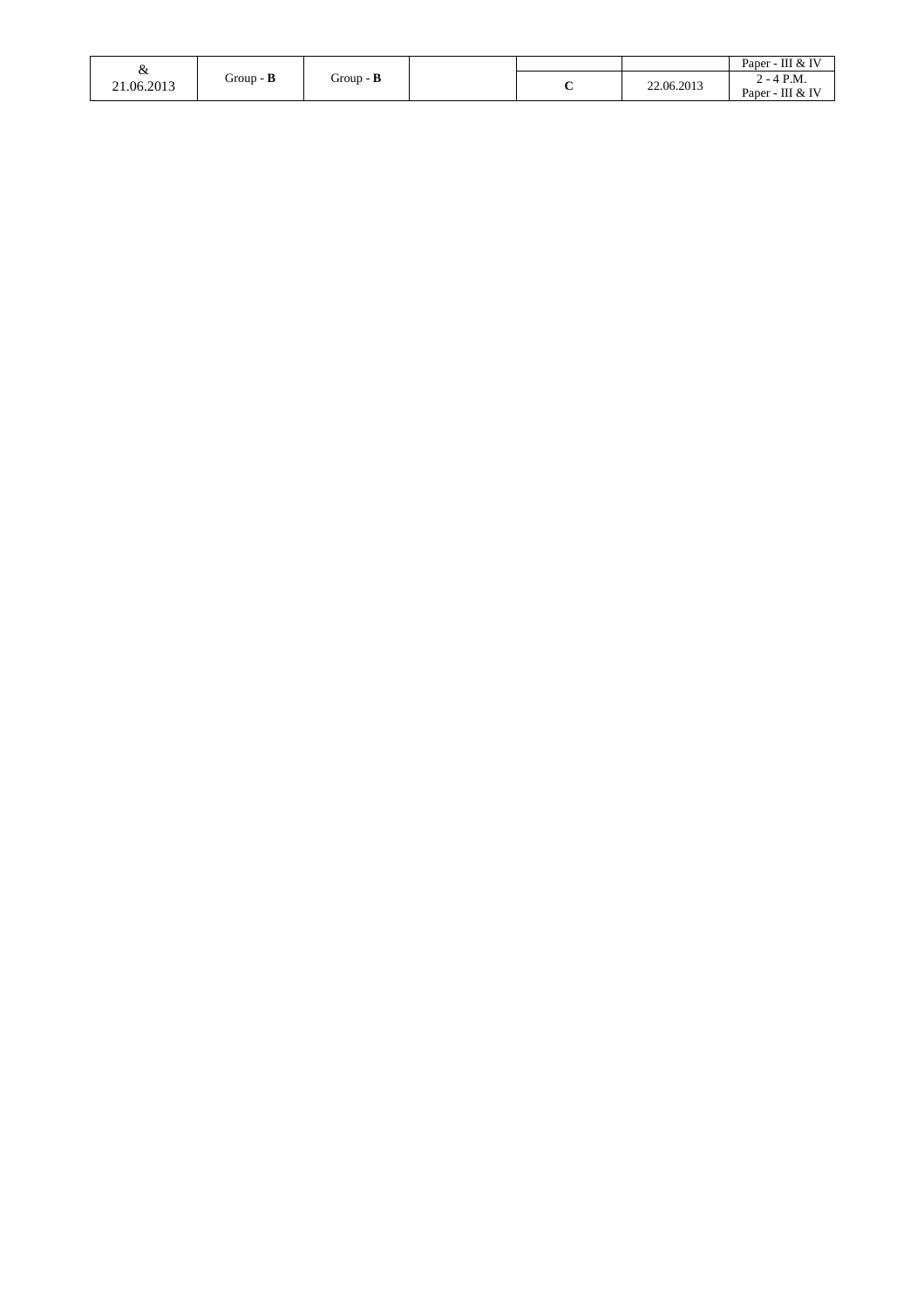## **Nalanda Open University Annual Examination - 2013**

**B.A/B.Sc. Home Science (Honours), Part-II Paper-IV (Home Management)** 

**Time: 3.00 Hrs.** Full Marks: 80

Answer any *Five* Ouestions. All questions carry equal marks. किन्हीं पाँच प्रश्नों के उत्तर लिखिए । सभी प्रश्नों के अंक समान हैं ।

- 1. What is value? Describe its characteristics and types. मूल्य क्या है? इसकी विशेषताओं एवं प्रकारों का वर्णन कीजिए ।
- 2. What do you understand by planning? Describe its importance in Home Management. आयोजन से आप क्या समझते हैं? गृह व्यवस्था में इसके महत्व का वर्णन कीजिए ।
- 3. Write an essay on "Qualities of Good Home Maker". "सुगृहणी के आवश्यक गुण" पर एक निबन्ध लिखिए ।
- 4. Describe in detail Human Resources and Non-Human Resources. मानवीय साधनों एवं गैर मानवीय साधनों का विस्तार से वर्णन कीजिए ।
- 5. Describe in detail the tools of time management. समय-व्यवस्थापन के यत्रों का विस्तार से वर्णन कीजिए ।
- 6. What is the meaning of energy management? Discuss the important aspects of Energy Management. उर्जा प्रबंधन का क्या अर्थ है? उर्जा प्रबन्धन के आवश्यक पहलुओं की विवेचना कीजिए

 $\mathbf{L}$ 

- 7. Discuss in brief the different activities of the family and its related rooms. परिवार में होने वाली विभिन्न क्रियाओं एवं उनसे सम्बन्धित कमरों की संक्षेप में चर्चा कीजिए ।
- 8. What are the types of colours? Describe the importance of different colours. रंग कितने प्रकार के होते हैं? विभिन्न प्रकार के रंगों की विशेषताओं का वर्णन कीजिए  $\mathbf{L}$
- 9. Prepare a list of furniture whish are used in different works in house and through light on the importance of furniture.

घर में विभिन्न कार्यों में उपयोग होने वाले फर्नीचरों की एक सूची बनाये एवं फर्नीचर के महत्व पर प्रकाश डालिए ।

- 10. Write short notes on any two of the following: निम्नांक से किन्ही दो पर टिप्पणी लिखिए:
	- (a) Saving and Investment (बचत और विनियोग)
	- (b) Cleaning of Crockery (क्रोकरी की सफाई)
	- (c) Cleaning of metal Articles (धातुओं के समान की सफाई)

## $\alpha$   $\alpha$   $\alpha$

**Bachelor of Arts & Science Home Science (Honours), Part–II (Counselling-cum-Practical Programme)** 

**Group-A : 110390001 - 110390086 Group-B : 110390087 - 110390175 Group-C : 110390176 - 110390257** 

| <b>Practical Counselling Classes</b> |                                  |                                 |                                  | <b>Practical Examinations</b> |            |                                   |  |
|--------------------------------------|----------------------------------|---------------------------------|----------------------------------|-------------------------------|------------|-----------------------------------|--|
| Date                                 | Paper-III (Time)                 | Paper-IV<br>(Time)              | <b>Venue</b>                     | Group                         | Date       | Time & Paper                      |  |
| 20-06-2013&<br>21.06.2013            | $8 - 10$ A.M.<br>Group - $A & C$ | 10 - 12 Noon<br>Group - $A & C$ | 12th Floor,                      | A                             | 22.06.2013 | $8 - 11$ A.M.<br>Paper - III & IV |  |
| 20-06-2013&                          | $12 - 2$ P.M.                    | $2 - 4$ P.M.                    | <b>Biscomaun</b><br><b>Tower</b> | B                             | 22.06.2013 | $11 - 2$ P.M.<br>Paper - III & IV |  |
| 21.06.2013                           | $Group - B$                      | $Group - B$                     |                                  |                               | 22.06.2013 | $2 - 4$ P.M.                      |  |

 **110520007 - 110520010 All Old Student**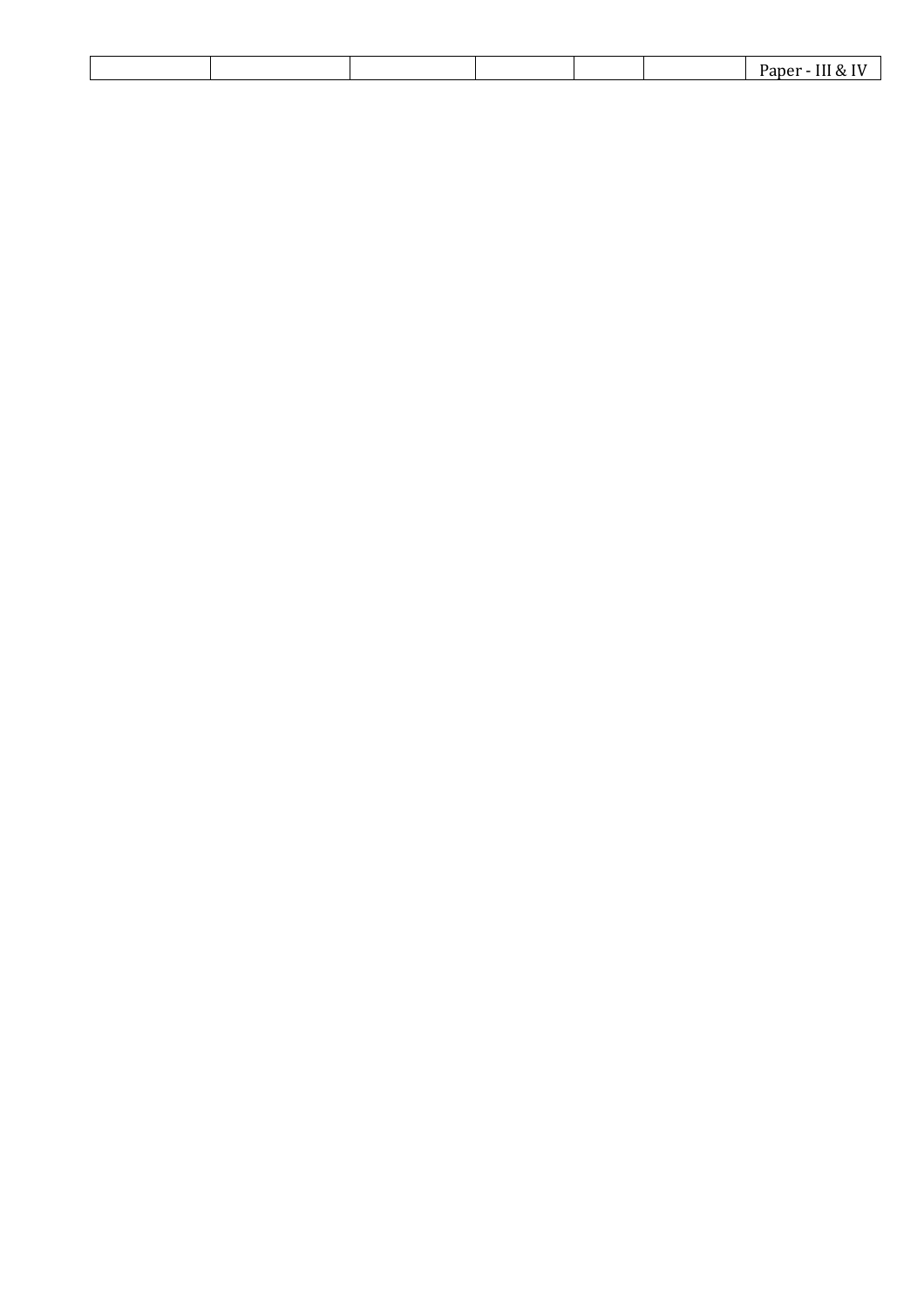#### **Nalanda Open University Annual Examination - 2013 B.A./B.Sc. Part-II, Home Science (Subsidiary) Paper-II (Human Development)**

**Time: 3.00 Hrs. Full Marks: 80**

Answer any *Five* Questions. All questions carry equal marks. किन्हीं पाँच प्रश्नों के उत्तर लिखिए । सभी प्रश्नों के अंक समान हैं ।

- 1. Discuss the importance of different food nutrients in the diet of pregnant women. -<br>गर्भावस्था के आहार में विभिन्न पेाषक तत्वों के महत्व की विवेचना कीजिए ।
- 2. What point should be kept in mind while taking care of pregnancy? गर्भावस्था में क्या-क्या सावधानियाँ बरतनी चाहिये?
- 3. Why mother's milk is best for newborn child? Discuss. नवजात शिशुओं के लिए मां का दूध सर्वोत्तम क्यों होता है? विवेचना कीजिए ।
- 4. Write notes on the following:- निम्नांकित पर टिप्पणी लिखें:-(a) Post weaning diets Letter and the represent design day of a set of a set of a (b) Supplementary feeding to child शिशुओं के पुरक आहार
- 5. Explain the concept of child development. बाल विकास की अवधारणा की व्याख्या कीजिए ।
- 6. Write about the physical and social development of children during 0-1 year. 0-1 वर्ष के बच्चों के शारिरिक तथा सामाजिक विकास का वर्णन कीजिए ।
- 7. Explain the importance of language development and discuss the factors affecting language development of infant. भाषा विकास के महत्व को स्पष्ट कीजिए तथा नवजात शिश के भाषा विकास को प्रभावित करने वाले कारकों का वर्णन कीजिए ।
- 8. Write an essay on Intelectual and Personality development during School Age. स्कली अवस्था में बौद्धिक एवं व्यक्तित्व विकास पर एक निबंध लिखें ।
- 9. Describe the factors affecting Play. खेल को प्रभावित करने वाले कारकों का वर्णन कीजिए ।
- 10. What do you mean by exceptional children? Describe the need of exceptional children. असाधारण बालकों से आपका क्या तात्पर्य है? असाधारण बालकों की आवश्यकताओं का विवेचन कीजिए ।

 $\alpha$   $\alpha$   $\alpha$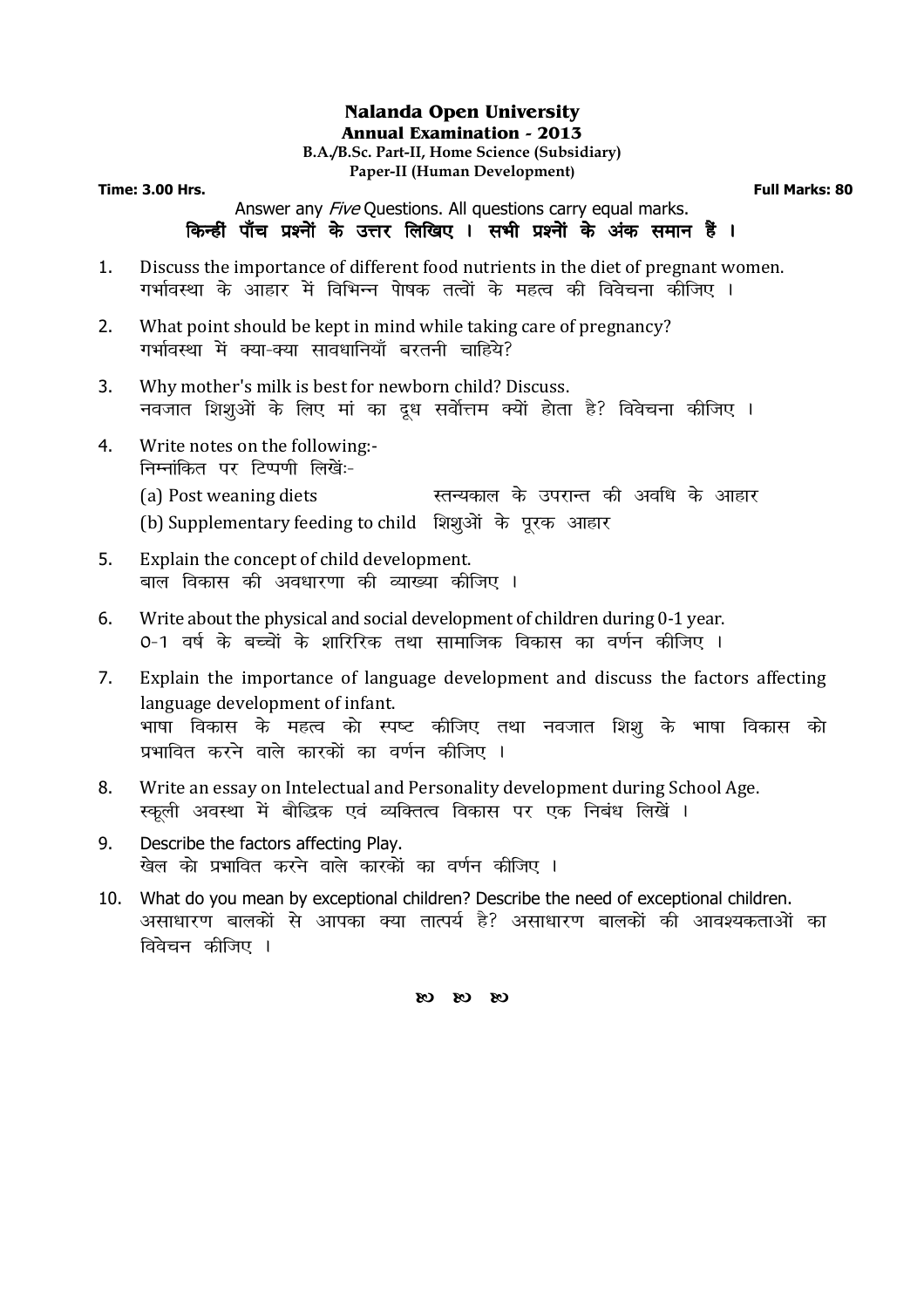#### **Nalanda Open University Annual Examination - 2013 B.A. Education, JMC, Public Administration (Hons.), Part-II Home Science (Subsidiary) Paper-II (Human Development) Time: 3.00 Hrs.** Full Marks: 80

Answer any *Five* Questions. All questions carry equal marks. किन्हीं पाँच प्रश्नों के उत्तर लिखिए । सभी प्रश्नों के अंक समान हैं ।

- 1. Discuss the different stages of labour. गर्भ की विभिन्न अवस्थाओं की विवेचना कीजिए ।
- 2. Write an essay on minor ailments of newborn child. नवजात शिशुकाल की साधारण बीमारियों पर एक निबंध लिखें ।
- 3. "Milk is perfect diet." Discuss. 'दध पर्ण आहार है ।' विवेचन कीजिए ।
- 4. What is the use of study of child development? Why it is studied in Home Science? बाल विकास के अध्ययन की उपयोगिता क्या है? इसका अध्ययन गृह-विज्ञान के अन्तर्गत क्यों किया जाता है?
- 5. Discuss the factor influencing physical development. शारिरिक विकास को प्रभावित करने वाले कारकों की विवेचना कीजिए ।
- 6. What is Social Development? Describe the characteristics of Social Development. सामाजिक विकास क्या है? सामाजिक विकास की विशेषताओं का वर्णन कीजिए ।
- 7. Explain the importance of language development and discuss the factors affecting language development of infant. भाषा विकास के महत्व को स्पष्ट कीजिए तथा नवजात शिशु के भाषा विकास को प्रभावित करने वाले कारकों का वर्णन कीजिए ।
- 8. Describe the importance of Play in Child development. बाल विकास में खेल के महत्व का वर्णन कीजिए ।
- 9. Discuss the care & management of new born child. नवजात शिशू की देखभाल एवं व्यवस्था की विवेचना कीजिए ।
- 10. Write short notes on any two of the following: निम्नलिखित में से किन्ही दो पर संक्षिप्त टिप्पणी लिखिए ।  $(i)$  Immunization  $\overline{R}$ रोग प्रतिरक्षण (ii) Emotion संवेग (iii) Food Nutrients वोषक आहार

 $\alpha$   $\alpha$   $\alpha$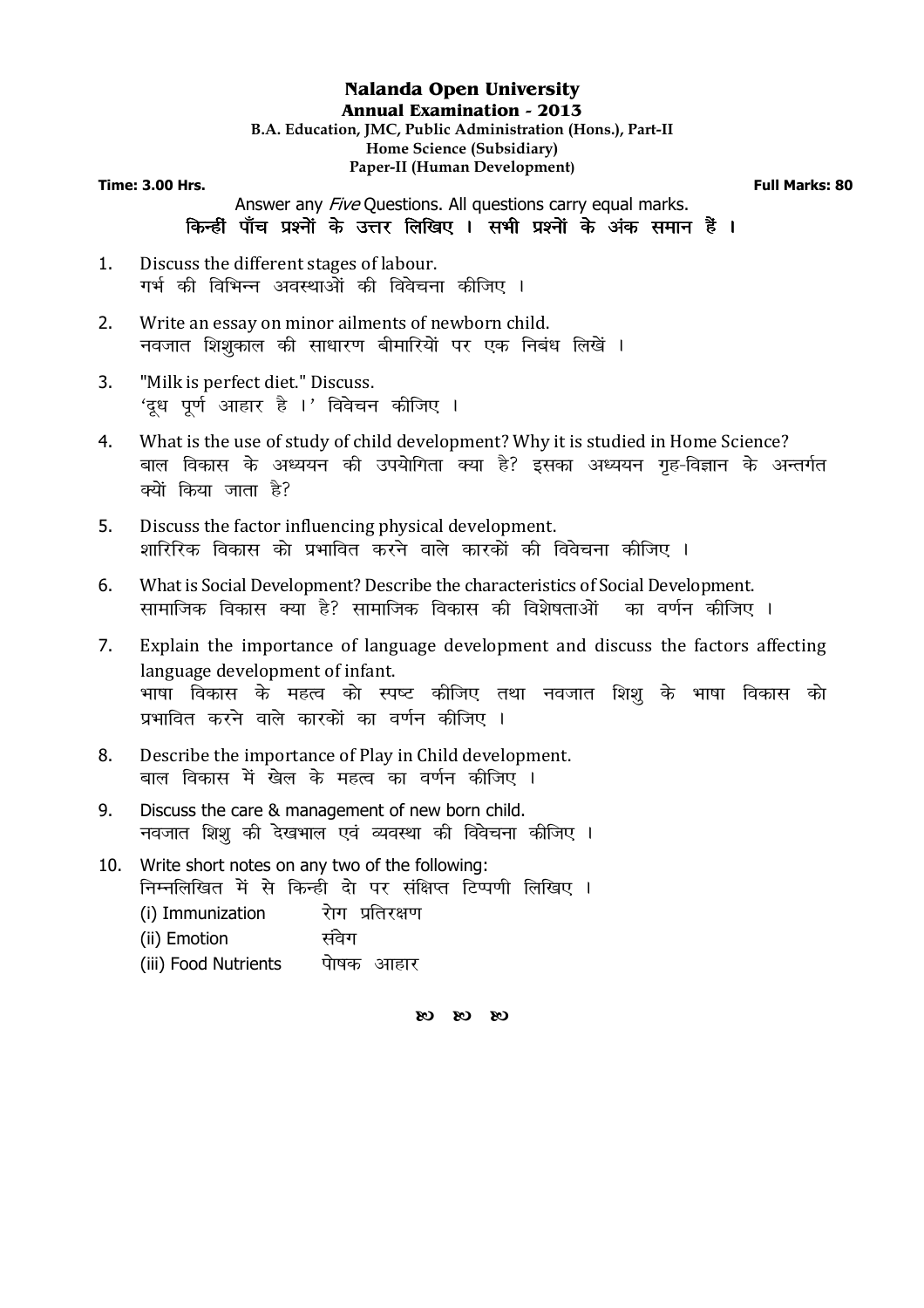#### **Nalanda Open University Annual Examination - 2013 B.A./B.Sc. Home Science (Honours), Part-III Paper-V (Taxtile and Clothing)**

**Time: 3.00 Hrs. Full Marks: 80/70** 

Answer any *Five* Questions. All questions carry equal marks. किन्हीं पाँच प्रश्नों के उत्तर लिखिए । सभी प्रश्नों के अंक समान हैं ।

- 1. What is the classification of natural fibers ? Describe the chemical and physical properties of cotton. प्रकृतिक रेशेां का वर्गीकरण क्या है ? कपास के रासायनिक एवं भौतिक गुणेां का वर्णन कीजिए ।
- 2. Describe the history, types and methods of manufacturing of Rayon. रेयॉन के इतिहास, प्रकार एवं तैयार करने की विधियों का उल्लेख कीजिए ।
- 3. Define Textile and describe its classification. वस्त्र विज्ञान को परिभाषित कीजिए तथा इसके वर्गीकरण का उल्लेख कीजिए ।
- 4. Enumerate the defects of Sewing Machine. Describe the measures for their eradication. सिलाई मशीन की खराबियों का उल्लेख कीजिए । उन्हे सधारने के उपायों का वर्णन कीजिए ।
- 5. Describe the utility of Paper Pattern. Examine the essential rules for preparing it. पेपर पैटर्नन की उपयोगिताका उल्लेख कीजिए । इसे तैयार करने हेतु आवश्यक नियमों का परीक्षण कीजिए ।
- 6. Describe the equipments and supplies used in clothing construction. वस्त्र निर्माण में उपयोग होने वाली सामग्री एवं उपकरणों का वर्णन कीजिए ।
- 7. Discuss the history, types and production of Dacron. डेक्रॉन के इतिहास. प्रकार एवं उत्पादन की विवेचना कीजिए ।
- 8. What do you mean by animal fibers ? Discuss its types and properties. जान्तव रेशों से आपका क्या तात्पर्य है ? इसके प्रकार एवं गणों की विवेचना कीजिए ।
- 9. What is the meaning of drafting ? Describe the method of drafting. ड़ाफि्टंग का तात्पर्य क्या है ? ड़ाफि्टंग की विधि का वर्णन कीजिए ।
- 10. Write short notes on any two of the following:- निम्नलिखित में से किन्हीं दो पर संक्षिप्त टिप्पणियाँ लिखिये :
	- (a) Acrylic Fiber , एक्रीलिक रेशा
	- (b) Linen लिनेन
	- (c) Mercirization etc. सरसीराईजेशन
		- $\alpha$  $\alpha$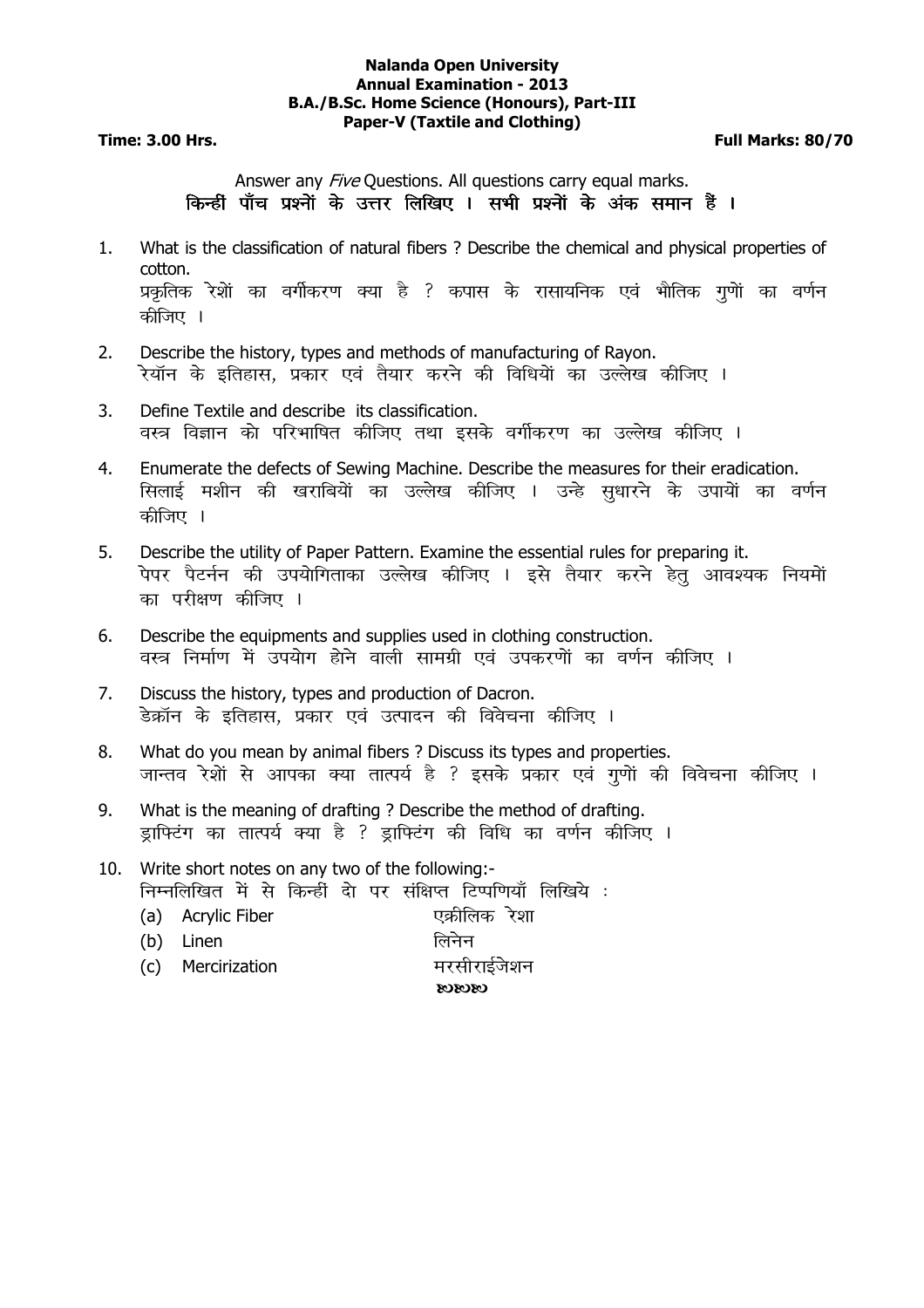#### **Nalanda Open University Annual Examination - 2013 B.A./B.Sc. Home Science (Honours), Part-III Paper-VI (**बाल मनोविज्ञान)

**Time: 3.00 Hrs. Full Marks: 80** 

## Answer any *Five* Questions. All questions carry equal marks. किन्हीं पाँच प्रश्नों के उत्तर लिखिए । सभी प्रश्नों के अंक समान हैं ।

- 1. Describe briefly the scope of the child psychology. बाल मनेाविज्ञान के विषय-विस्तार को संक्षेप में बताएँ ।
- 2. What do you understand by experiment? Describe the different steps of experimental method. प्रयोग से आप क्या समझते हैं? प्रयोगात्मक विधि के विभिन्न चरणों की व्याख्या करें ।
- 3. Discuss the factors that influence development. उन कारकों की विवेचना कीजिए जो विकास को प्रभावित करते हैं ।
- 4. Critically examine the trail and error theory of Learning. प्रयत्न त्रूटि सिद्धांत का आलोचनात्मक मूल्यांकन कीजिए ।
- 5. Critically evaluate observation method as a method of child psychology. बाल मनोविज्ञान की विधि के रूप में निरीक्षण विधि की आलोचनात्मक व्याख्या कीजिए ।
- 6. Discuss the main criteria of social development. सामाजिक विकास की प्रमख कसौटियों का वर्णन करें ।
- 7. Discuss the characteristics of gifted and slow learning children. प्रतिभाशाली तथा मन्दगति से सीखने वाले बच्चों की विशेषताओं की विवेचना कीजिए ।
- 8. Define Play. Throw light upon the value of Play. खेल की परिभाषा दें । खेल के महत्व पर प्रकाश डालें ।
- 9. Discuss the role of heredity or genetic factor that influences development. अधिगम को प्रभावित करनेवाले व्यक्तिगत तथा वातावरण सम्बन्धी कारकों की विवेचना कीजिए ।
- 10. Write short notes on any two of the following:- निम्नलिखित में से किन्हीं दो पर संक्षिप्त टिप्पणियाँ लिखिये :
	- (a) I.Q cqfigs क्षत्र चुद्धि लब्धि
	- (b) Toys & play materials **Fake and Trake and Trake and Trake**
	- (c) Socialization and setting of the control of the setting of the setting of the setting of the set

 $C<sub>3</sub>C<sub>3</sub>C<sub>3</sub>$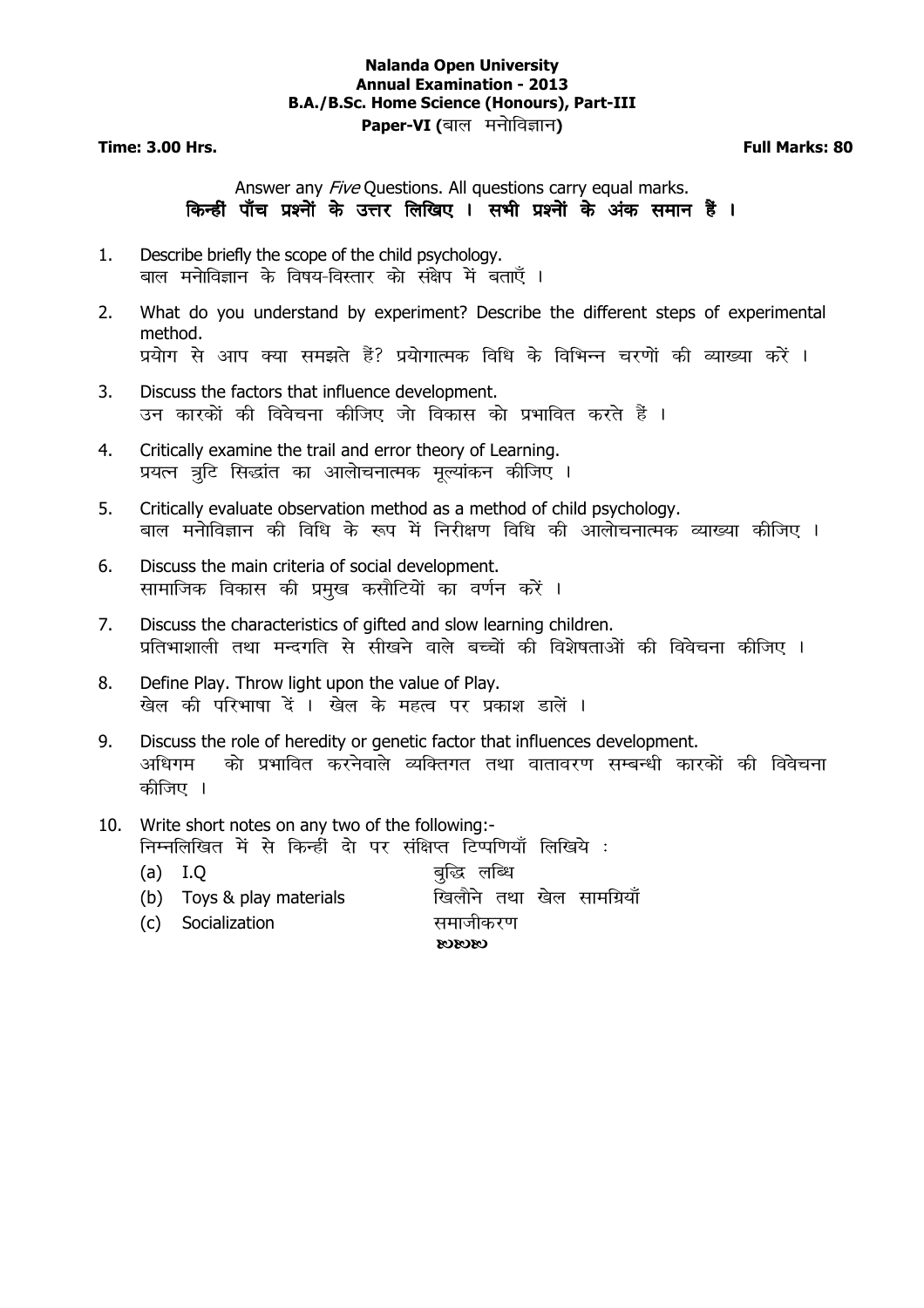#### **Nalanda Open University Annual Examination - 2013 B.A./B.Sc. Home Science (Honours), Part-III Paper-VII (**प्रसार शिक्षा)

**Time: 3.00 Hrs. Full Marks: 80** 

## Answer any *Five* Questions. All questions carry equal marks. किन्हीं पाँच प्रश्नों के उत्तर लिखिए । सभी प्रश्नों के अंक समान हैं ।

- 1. Write an essay on "Philosophy of Extension Education".  $^{\prime\prime}$ प्रसार शिक्षा के दर्शन'' पर एक निबंध लिखिए ।
- 2. "Principle of Co-operation and participation is the basic principle of extension education." Explain.  $\lq\lq$ सहयोग एवं सहभागिता का सिद्धांत प्रसार शिक्षा का मूलभूत सिद्धान्त है $^{\prime\prime}$  समीक्षा कीजए ।
- 3. Discuss the classification of extension teaching methods. प्रसार शिक्षण विधियों के वर्गीकरण का विवेचन कीजिए ।
- 4. Discuss the process of selection of extension teaching methods. प्रसार शिक्षण विधियों के चयन की प्रक्रिया का विवेचन कीजिए ।
- 5. Discuss the factors influencing selection of audio-visual aids. श्रव्य-दृश्य साधनों के चयन को प्रभावित करने वाले कारकों की विवेचना कीजिए ।
- 6. Describe principles of Programme Planning. कार्यक्रम नियोजन के सिद्धान्तों का वर्णन कीजिए ।
- 7. What do you understand by Rural Sociology ? Discuss its scope. ग्रामीण समाजशास्त्र से आप क्या समझते हैं ? इसके क्षेत्र की विवेचना कीजिए ।
- 8. Discuss the methods of Community Organization. सामुदायिक संगठन की विधियों की विवेचना कीजिए ।
- 9. What do you mean by evaluation in Extension Education ? Discuss steps of evaluation. प्रसार शिक्षा में मूल्यांकन से आपका कया तात्पर्य है ? मूल्यांकन के चरणों की विवेचना कीजिए ।
- 10. Write short notes on any two of the following:- निम्नलिखित में से किन्हीं दो पर संक्षिप्त टिप्पणियाँ लिखिये :
	- (a) Merits of Leaders के नेता के गण (b) Methods of Approach laid Z fof/k;k¡
	- (c) Importance of Audio Visual Aids वृश्य-श्राव्य साधनों का महत्व

#### $\alpha$  $\alpha$

**Examination Programme-2013** 

## **B.A/B.Sc (Part–III)**  Home Science Honours के सभी विद्यार्थियों के लिए **Date** Papers Time Examination Centre 30/4/2013 Honours Paper–V 3.30 to 6.30 p.m Nalanda Open University, F  $3.30$  to 6.30 p.m | Nalanda Open University, Patna 02/5/2013 | Honours Paper–VI 3.30 to 6.30 p.m | Nalanda Open University, Patna  $04/5/2013$  Honours Paper–VII 3.30 to 6.30 p.m Nalanda Open University, Patna 06/5/2013 | Honours Paper–VIII 3.30 to 6.30 p.m | Nalanda Open University, Patna 08/5/2013 | Paper –XV (Gen. Studies ) | 3.30 to 6.30 p.m | Nalanda Open University, Patna